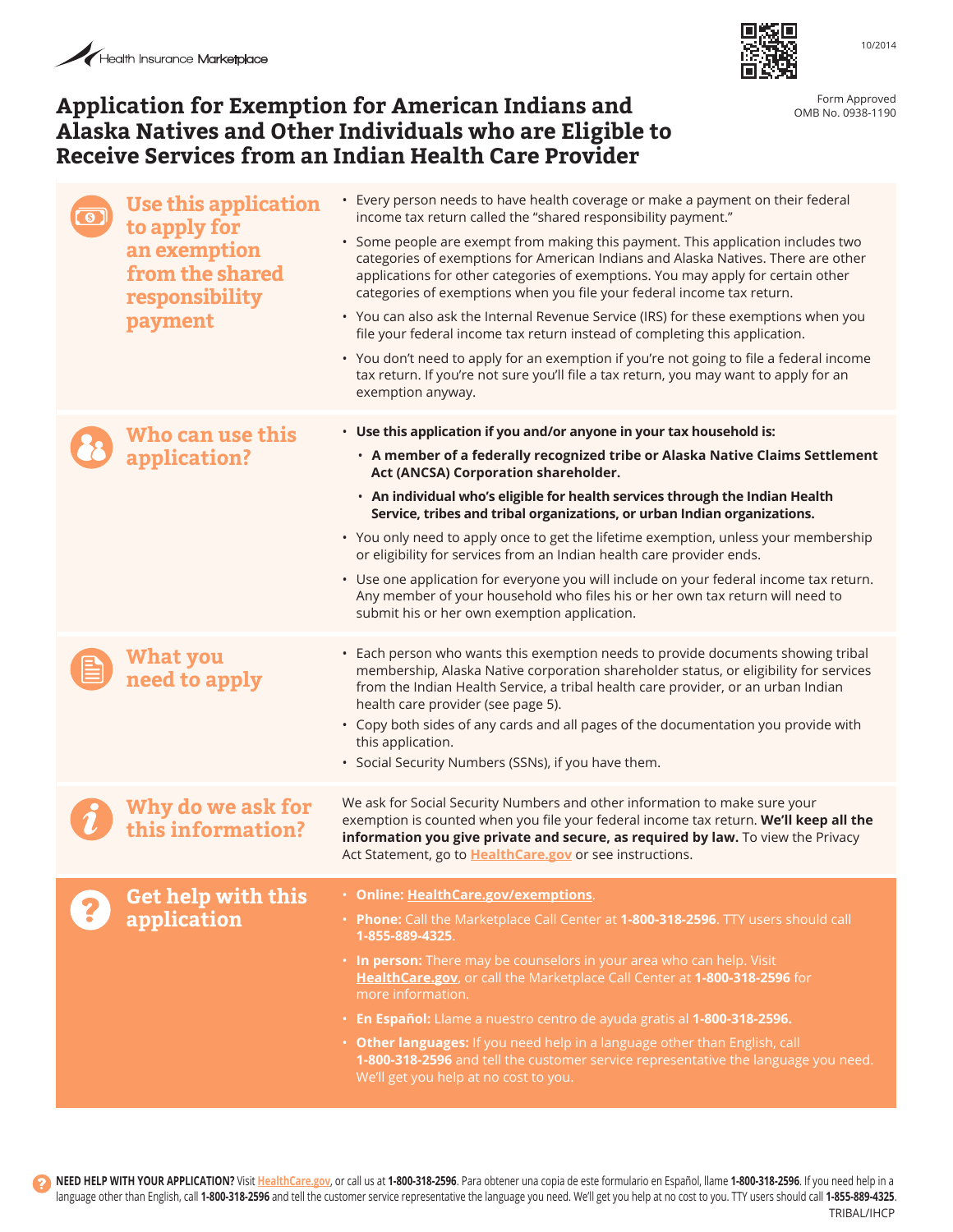

# **STEP 1: Tell us about yourself.**

(The person who files a federal income tax return in your household should be the contact person for this application. If you're applying for an exemption for a child, we need an adult who claims the child on his or her federal income tax return to fill out this information even if the adult doesn't need the exemption.)

| Give your legal name                                                                                                                                                               |                          |           |              |                                 |
|------------------------------------------------------------------------------------------------------------------------------------------------------------------------------------|--------------------------|-----------|--------------|---------------------------------|
| 1. First name                                                                                                                                                                      | Middle name              |           | Last name    | Suffix                          |
|                                                                                                                                                                                    |                          |           |              |                                 |
| 2. Home address (Leave blank if you don't have one.)                                                                                                                               |                          |           |              | 3. Apartment or suite number    |
|                                                                                                                                                                                    |                          |           |              |                                 |
| 4. City                                                                                                                                                                            |                          | 5. State  | 6. ZIP code  | 7. County, parish, or township  |
|                                                                                                                                                                                    |                          |           |              |                                 |
| 8. Mailing address (if different from home address)                                                                                                                                |                          |           |              | 9. Apartment or suite number    |
|                                                                                                                                                                                    |                          |           |              |                                 |
| 10. City                                                                                                                                                                           |                          | 11. State | 12. ZIP code | 13. County, parish, or township |
|                                                                                                                                                                                    |                          |           |              |                                 |
| 14. Daytime phone number                                                                                                                                                           | 15. Evening phone number |           |              |                                 |
|                                                                                                                                                                                    |                          |           |              | -                               |
| Please give us a phone number so the Marketplace can contact you if we need more information to process your application.<br>We won't use your phone number for any other purpose. |                          |           |              |                                 |
|                                                                                                                                                                                    |                          |           |              |                                 |
|                                                                                                                                                                                    |                          |           |              |                                 |
| Email address:                                                                                                                                                                     |                          |           |              |                                 |
| 17. What's your preferred spoken language? What's your preferred written language?                                                                                                 |                          |           |              |                                 |
|                                                                                                                                                                                    |                          |           |              |                                 |
|                                                                                                                                                                                    |                          |           |              |                                 |

# **STEP 2: Tell us about your tax household.**

### **Who do you need to include on this application?**

You need to complete Step 2 for every person in your household who is on the same federal income tax return. If the person **doesn't want an exemption**, just answer questions 1-7 of Step 2.

#### **For Person 1:**

*Person 1 must be an adult who files a federal income tax return in your household, even if they don't want an exemption.* 

#### **For Person 2:**

*Person 2 can be either:* 

- • A spouse who files taxes jointly with Person 1.
- • Anyone that Person 1 claims as a dependent on the same tax return.

#### **Who not to include:**

- • A spouse who files taxes separately. Spouses who file separately need to fill out a separate application for themselves and for each person they claim on their tax return.
- • Anyone who lives with you but who isn't listed on your tax return. Each person who needs an exemption must be on an application with the person who lists them on a tax return.

#### **If you don't plan to file taxes, you don't need to apply for an exemption.**

You'll get an eligibility determination letter in the mail after your application is processed. If you get this exemption, we'll give you an Exemption Certificate Number (ECN) with your approval letter. **Keep the letter for your records.** You'll need to put this number on your federal income tax return at the time you file taxes.

We'll keep all the information you provide private and secure, as required by law. We'll use personal information only to check if you're eligible for an exemption.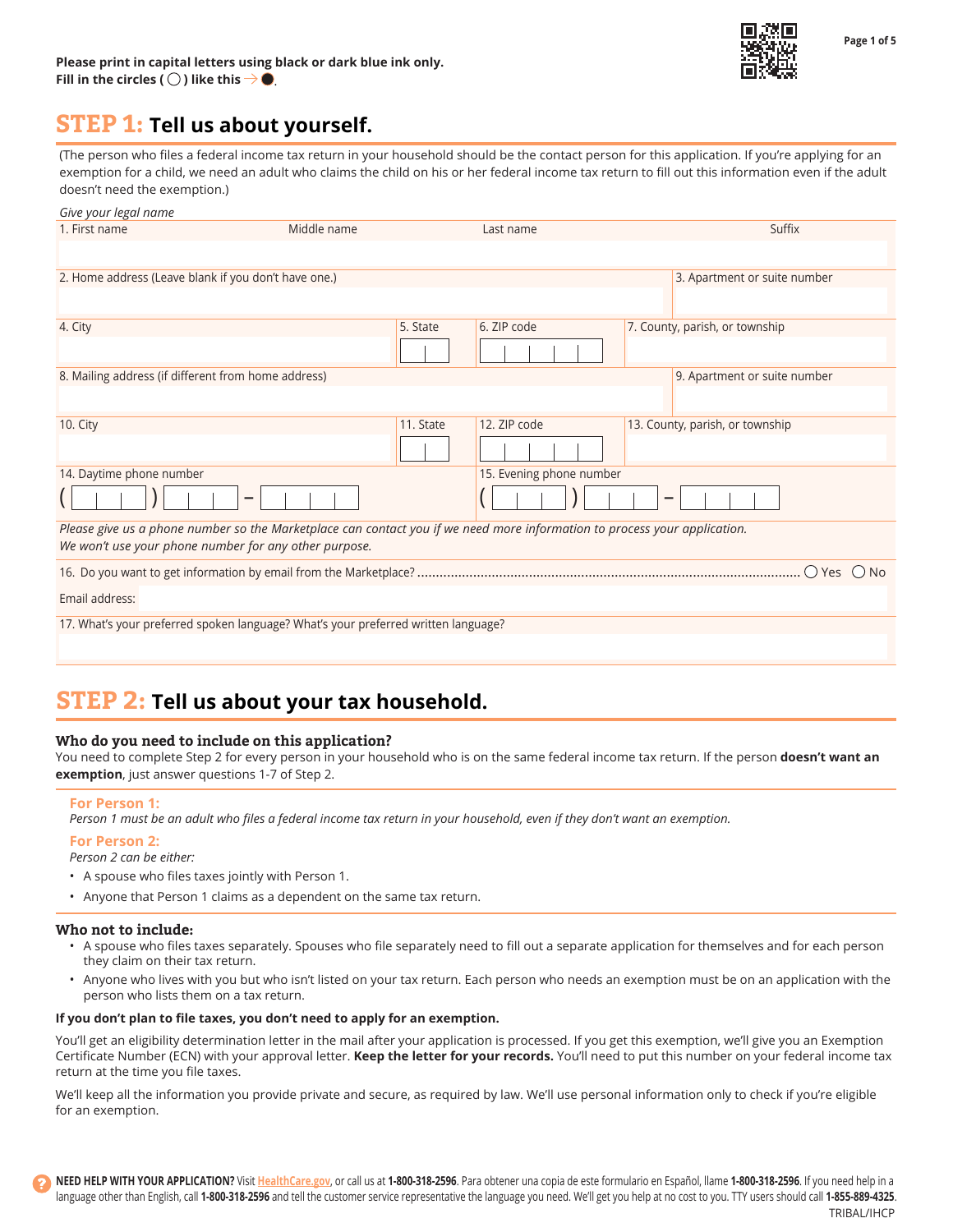

**Page 2 of 5** 

# **STEP 2: PERSON 1**

|                                                         |                                                                                                  | Person 1 must be the person who files a federal income tax return, even if the person doesn't need this exemption.                                                                                                                                                                                                                                                                                                                                        |                               |
|---------------------------------------------------------|--------------------------------------------------------------------------------------------------|-----------------------------------------------------------------------------------------------------------------------------------------------------------------------------------------------------------------------------------------------------------------------------------------------------------------------------------------------------------------------------------------------------------------------------------------------------------|-------------------------------|
| 1. First name                                           | Middle name                                                                                      | Last name                                                                                                                                                                                                                                                                                                                                                                                                                                                 | Suffix                        |
|                                                         |                                                                                                  |                                                                                                                                                                                                                                                                                                                                                                                                                                                           |                               |
| 2. Relationship to you?                                 |                                                                                                  | 3. Date of birth (mm/dd/yyyy)                                                                                                                                                                                                                                                                                                                                                                                                                             | 4. Sex                        |
|                                                         | <b>SELF</b>                                                                                      |                                                                                                                                                                                                                                                                                                                                                                                                                                                           | $\bigcirc$ Female<br>( ) Male |
| 5. Social Security Number (SSN)                         |                                                                                                  |                                                                                                                                                                                                                                                                                                                                                                                                                                                           |                               |
|                                                         | or visit socialsecurity.gov. TTY users should call 1-800-325-0778.                               | If you're requesting an exemption for yourself and you have an SSN, you must provide it. You aren't required to have an SSN to get this<br>exemption. If you're not requesting an exemption for yourself, providing your SSN can be helpful since it can speed up the application process.<br>We use SSNs to help make sure that if you get an exemption, it's applied correctly on your taxes. If someone wants help getting an SSN, call 1-800-772-1213 |                               |
|                                                         |                                                                                                  |                                                                                                                                                                                                                                                                                                                                                                                                                                                           |                               |
|                                                         |                                                                                                  |                                                                                                                                                                                                                                                                                                                                                                                                                                                           |                               |
| If yes, write name of spouse:                           |                                                                                                  |                                                                                                                                                                                                                                                                                                                                                                                                                                                           |                               |
|                                                         |                                                                                                  |                                                                                                                                                                                                                                                                                                                                                                                                                                                           |                               |
| If yes, list name(s) of dependents:                     |                                                                                                  |                                                                                                                                                                                                                                                                                                                                                                                                                                                           |                               |
|                                                         | $\bigcirc$ NO. If no, leave the rest of this page blank.                                         | 7. Do you want this exemption? $\bigcirc$ YES. If yes, answer all the questions below. Make sure you provide one of the required documents on page 5.                                                                                                                                                                                                                                                                                                     |                               |
|                                                         |                                                                                                  | 8. Are you a member of a federally recognized tribe or Alaska Native Claims Settlement Act (ANCSA) Corporation shareholder?                                                                                                                                                                                                                                                                                                                               |                               |
|                                                         | $\bigcirc$ YES. If yes, provide the name of the Indian tribe or Alaska Native corporation below. |                                                                                                                                                                                                                                                                                                                                                                                                                                                           |                               |
| If yes, leave the rest of this page blank.              |                                                                                                  |                                                                                                                                                                                                                                                                                                                                                                                                                                                           |                               |
| $\bigcirc$ NO. If no, go to question 9.                 |                                                                                                  |                                                                                                                                                                                                                                                                                                                                                                                                                                                           |                               |
| $\bigcirc$ YES. If yes, answer questions 10 through 12. |                                                                                                  | 9. If you're not a member of an Indian tribe or ANCSA corporation shareholder, are you eligible to get services through an Indian health care provider?<br>$\bigcirc$ NO. If no, leave the rest of this page blank.                                                                                                                                                                                                                                       |                               |
|                                                         | date you first became eligible for services, NOT your date of birth.                             | 10. When did you become eligible to get services for an Indian health care provider (mm/dd/yyyy)? Leave blank if you've been eligible since birth. Tell us the                                                                                                                                                                                                                                                                                            |                               |
|                                                         |                                                                                                  | 11. Are you ONLY eligible to get services through an Indian health care provider because you're pregnant with the child of an individual eligible for services                                                                                                                                                                                                                                                                                            |                               |
| from an Indian health care provider?                    |                                                                                                  |                                                                                                                                                                                                                                                                                                                                                                                                                                                           |                               |
|                                                         |                                                                                                  | $\bigcirc$ YES. If yes, provide the due date (mm/yyyy) of your baby (or babies) below. Then leave the rest of this page blank.                                                                                                                                                                                                                                                                                                                            |                               |
|                                                         |                                                                                                  |                                                                                                                                                                                                                                                                                                                                                                                                                                                           |                               |
| $\bigcirc$ NO.                                          |                                                                                                  |                                                                                                                                                                                                                                                                                                                                                                                                                                                           |                               |
|                                                         |                                                                                                  | 12. If your eligibility for services through an Indian health care provider has ended or will end, provide the date (mm/dd/yyyy).                                                                                                                                                                                                                                                                                                                         |                               |
|                                                         |                                                                                                  |                                                                                                                                                                                                                                                                                                                                                                                                                                                           |                               |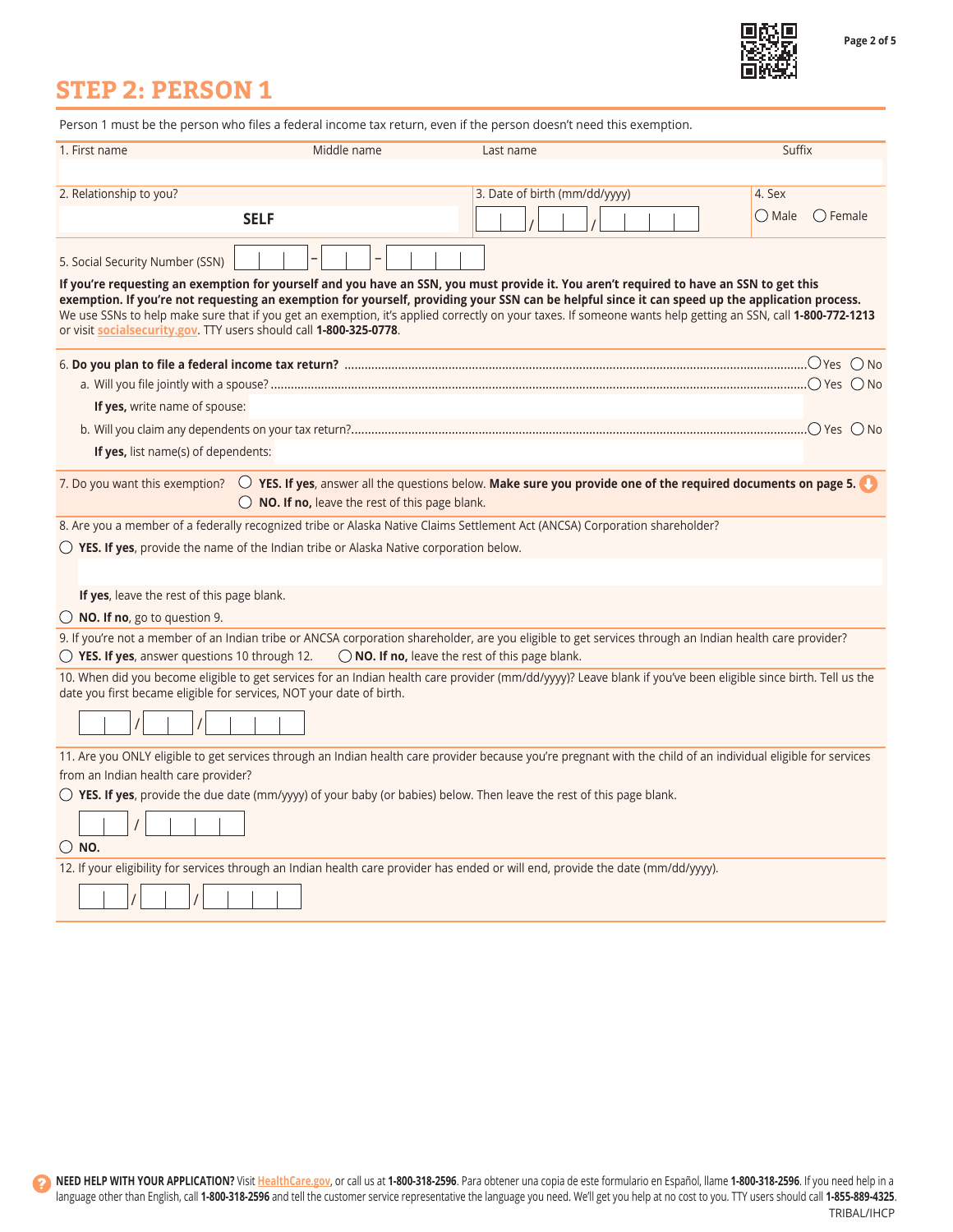**Page 3 of 5** 

œ

**Make a copy of this page if there are STEP 2: PERSON 2 more than 2 people in your household.** 

|                                                                                                    |                                                          | Fill out this page for a spouse who files taxes jointly with you and for anyone you claim as a dependent on your federal income tax return.                                                                                                                                                                    |                                      |
|----------------------------------------------------------------------------------------------------|----------------------------------------------------------|----------------------------------------------------------------------------------------------------------------------------------------------------------------------------------------------------------------------------------------------------------------------------------------------------------------|--------------------------------------|
| 1. First name                                                                                      | Middle name                                              | Last name                                                                                                                                                                                                                                                                                                      | Suffix                               |
|                                                                                                    |                                                          |                                                                                                                                                                                                                                                                                                                |                                      |
| 2. Relationship to PERSON 1?                                                                       |                                                          | 3. Date of birth (mm/dd/yyyy)                                                                                                                                                                                                                                                                                  | 4. Sex                               |
|                                                                                                    |                                                          |                                                                                                                                                                                                                                                                                                                | $\bigcirc$ Female<br>$\bigcirc$ Male |
| 5. Social Security Number (SSN)                                                                    |                                                          |                                                                                                                                                                                                                                                                                                                |                                      |
| or visit socialsecurity.gov. TTY users should call 1-800-325-0778.                                 |                                                          | If PERSON 2 is requesting an exemption and has an SSN, he or she must provide it. PERSON 2 isn't required to have an SSN to get this exemption.<br>We use SSNs to help make sure that if you get an exemption, it's applied correctly on your taxes. If someone wants help getting an SSN, call 1-800-772-1213 |                                      |
| If yes, answer 6a and 6b. If no, go to question 7.                                                 |                                                          |                                                                                                                                                                                                                                                                                                                |                                      |
|                                                                                                    |                                                          |                                                                                                                                                                                                                                                                                                                |                                      |
| If yes, write name of spouse:                                                                      |                                                          |                                                                                                                                                                                                                                                                                                                |                                      |
|                                                                                                    |                                                          |                                                                                                                                                                                                                                                                                                                |                                      |
| If yes, list name(s) of dependents:                                                                |                                                          |                                                                                                                                                                                                                                                                                                                |                                      |
|                                                                                                    |                                                          |                                                                                                                                                                                                                                                                                                                |                                      |
|                                                                                                    |                                                          |                                                                                                                                                                                                                                                                                                                |                                      |
| If yes, please list the name of the tax filer:                                                     |                                                          | How is PERSON 2 related to the tax filer?                                                                                                                                                                                                                                                                      |                                      |
|                                                                                                    |                                                          |                                                                                                                                                                                                                                                                                                                |                                      |
|                                                                                                    |                                                          | Note: If PERSON 2 isn't listed on PERSON 1's tax return as a spouse or as a dependent, PERSON 2 must file a separate application.                                                                                                                                                                              |                                      |
|                                                                                                    | $\bigcirc$ NO. If no, leave the rest of this page blank. | 8. Does PERSON 2 want this exemption? $\bigcirc$ YES. If yes, answer all the questions below. Make sure you provide one of the required documents on page 5.                                                                                                                                                   |                                      |
|                                                                                                    |                                                          | 9. Is PERSON 2 a member of a federally recognized tribe or Alaska Native Claims Settlement Act (ANCSA) Corporation shareholder?                                                                                                                                                                                |                                      |
| $\bigcirc$ YES. If yes, provide the name of the Indian tribe or Alaska Native corporation below.   |                                                          |                                                                                                                                                                                                                                                                                                                |                                      |
|                                                                                                    |                                                          |                                                                                                                                                                                                                                                                                                                |                                      |
| If yes, leave the rest of this page blank.                                                         |                                                          |                                                                                                                                                                                                                                                                                                                |                                      |
| $\bigcirc$ NO. If no, go to question 10.                                                           |                                                          |                                                                                                                                                                                                                                                                                                                |                                      |
|                                                                                                    |                                                          | 10. If PERSON 2 is not a member of an Indian tribe or ANCSA corporation shareholder, is he/she eligible to get services through an Indian health care provider?                                                                                                                                                |                                      |
| $\bigcirc$ YES. If yes, answer questions 11 through 13.                                            |                                                          | $\bigcirc$ NO. If no, leave the rest of this page blank.                                                                                                                                                                                                                                                       |                                      |
| birth. Tell us the date PERSON 2 first became eligible for services, NOT PERSON 2's date of birth. |                                                          | 11. When did PERSON 2 become eligible to get services for an Indian health care provider (mm/dd/yyyy)? Leave blank if PERSON 2 has been eligible since                                                                                                                                                         |                                      |
|                                                                                                    |                                                          |                                                                                                                                                                                                                                                                                                                |                                      |
|                                                                                                    |                                                          | 12. Is PERSON 2 ONLY eligible to get services through an Indian health care provider because she is pregnant with the child of an individual eligible for                                                                                                                                                      |                                      |
| services from an Indian health care provider?                                                      |                                                          |                                                                                                                                                                                                                                                                                                                |                                      |
|                                                                                                    |                                                          | $\bigcirc$ YES. If yes, provide the due date (mm/yyyy) of PERSON 2's baby (or babies) below. Then leave the rest of this page blank.                                                                                                                                                                           |                                      |
|                                                                                                    |                                                          |                                                                                                                                                                                                                                                                                                                |                                      |
| $\bigcirc$ NO.                                                                                     |                                                          |                                                                                                                                                                                                                                                                                                                |                                      |
|                                                                                                    |                                                          | 13. If PERSON 2's eligibility for services through an Indian health care provider has ended or will end, provide the date (mm/dd/yyyy).                                                                                                                                                                        |                                      |
|                                                                                                    |                                                          |                                                                                                                                                                                                                                                                                                                |                                      |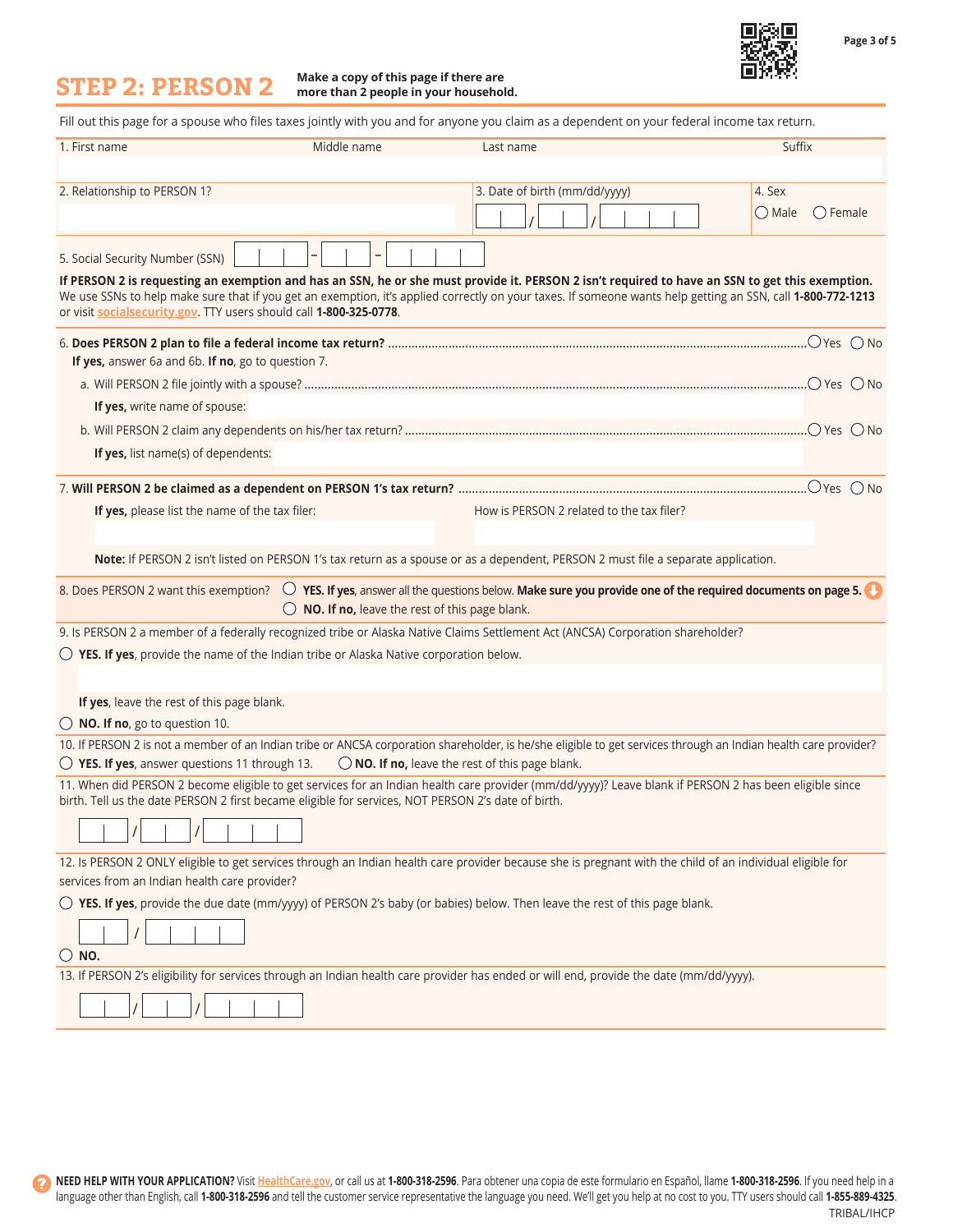

**Page 4 of 5** 

# **STEP 3: Read & sign this application**

- • I'm signing this application under penalty of perjury, which means I've provided true answers to all the questions on this form to the best of my knowledge. I know that I may be subject to penalties under federal law if I intentionally provide false or untrue information.
- I know that I must tell the Health Insurance Marketplace within 30 days if anything changes (and is different than) what I wrote on this application. I can visit **[HealthCare.gov](http://www.healthcare.gov)** or call **1-800-318-2596** to report any changes. I understand that a change in my information could affect my eligibility as well as eligibility for member(s) of my household.
- I know that under federal law, discrimination isn't permitted on the basis of race, color, national origin, sex, age, sexual orientation, gender identity, or disability. I can file a complaint of discrimination by visiting **[hhs.gov/ocr/office/file](http://www.hhs.gov/ocr/office/file)**.

### **What should I do if I think the results of my exemption application are wrong?**

If you don't agree with the results of your exemption application, you can ask for an appeal. Below is important information to consider when requesting an appeal:

- The Health Insurance Marketplace must receive your appeal request within 90 days of the date of the notice of the application results.
- • You may have a relative, friend, legal counsel, or another spokesperson, including an Authorized Representative, help you make an appeal request or participate in your appeal. This is optional.
- • The outcome of an appeal could change the eligibility of other members of your tax household.

To appeal your exemption application results, visit **[HealthCare.gov/marketplace-appeals/](http://www.healthcare.gov)**. Or call the Marketplace Call Center at **1-800-318-2596**. TTY users should call **1-855-889-4325**.

**PERSON 1 should sign this application.** If you're an authorized representative, you may sign here as long as PERSON 1 signed Appendix C. The person who signs this application must be the person who files a federal income tax return and is an adult over the age of 18.

| Signature | Date signed (mm/dd/yyyy) |
|-----------|--------------------------|
|           |                          |

# **STEP 4: Mail completed application**

Mail your signed application and Include your documentation showing tribal membership or eligibility for services through the Indian Health Service, a tribal health care provider, or an urban Indian health care provider (see page 5) to:

**Health Insurance Marketplace – Exemption Processing 465 Industrial Blvd. London, KY 40741** 

## **What happens next?**

Send your complete, signed application with required documents to the address above. We'll follow up with you within 1–2 weeks. You may receive a call from the Marketplace if we need more information. You'll get an eligibility determination letter in the mail after we process your exemption application. If you qualify for this exemption, we'll give you an Exemption Certificate Number (ECN) that you'll put on your federal income tax return. If you don't hear from us, call the Health Insurance Marketplace Help Center at **1-800-318-2596**. TTY users should call **1-855-889-4325**.

PRA Disclosure Statement: According to the Paperwork Reduction Act of 1995, no persons are required to respond to a collection of information unless it displays a valid OMB control number. The valid OMB control number for this information collection is 0938-1190. The time required to complete this information collection is estimated to average 16 minutes per response, including the time to review instructions, search existing data resources, gather the data needed, and complete and review the information collection. If you have comments concerning the accuracy of the time estimate(s) or suggestions for improving this form, please write to: CMS, 7500 Security Boulevard, Attn: PRA Reports Clearance Officer, Mail Stop C4-26-05, Baltimore, Maryland 21244-1850.

**NEED HELP WITH YOUR APPLICATION?** Visit **HealthCare.gov**, or call us at **1-800-318-2596**. Para obtener una copia de este formulario en Español, llame **1-800-318-2596**. If you need help in a language other than English, call **1-800-318-2596** and tell the customer service representative the language you need. We'll get you help at no cost to you. TTY users should call **1-855-889-4325**.

TRIBAL/IHCP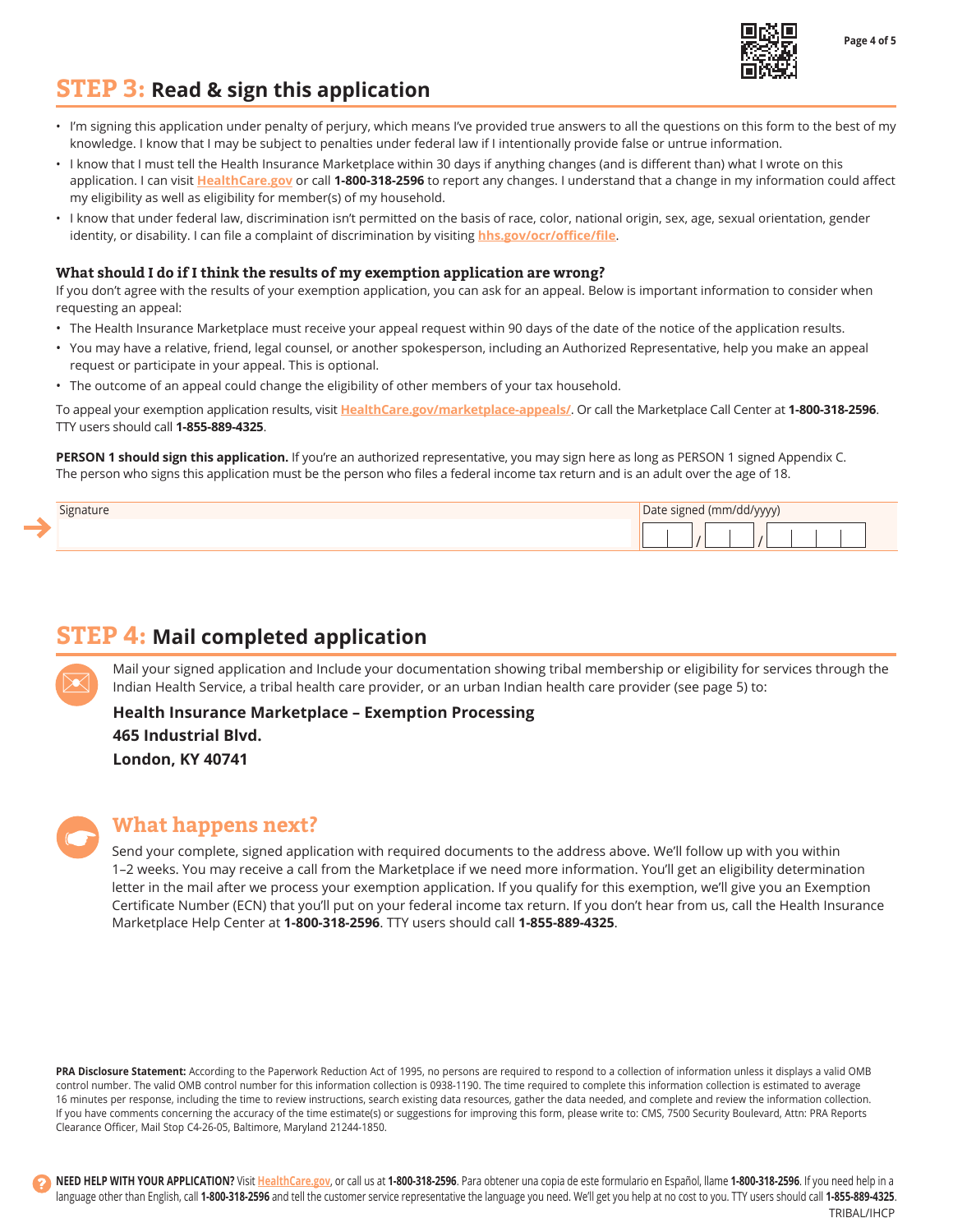

**Page 5 of 5** 

## **STEP 5: Documents to support your application.**

In order to approve an exemption, we need documentation of membership in an Indian tribe, Alaska Native corporation, or eligibility for services through an Indian health care provider for each person who is asking for an exemption on this application.

Please submit **copies** of documents (**not** originals) based on your status or eligibility type as described below. **Be sure to make copies of both sides and all pages of the documents you submit.**

#### **Member of an Indian tribe or shareholder in an Alaska Native corporation.**

Submit **ONE** of the following:

- • Enrollment or membership document from a federally-recognized tribe or the Bureau of Indian Affairs (BIA). It must be on **tribal letterhead**  or an enrollment/membership card that contains the **tribal seal** and/or an **official signature**, or a Certificate of Degree of Indian Blood (CDIB) issued by the BIA or a tribe, **if the CDIB includes tribal enrollment information**.
- • Document issued by an Alaska Native village/tribe, or an Alaska Native Corporation Settlement Act (ANCSA) regional or village corporation acknowledging **descent**, or **affiliation**, or **shareholder status**, or **participation** in village or Alaska Native community affairs. The document can also include a CDIB issued by the BIA or tribe, **if the CDIB includes ANCSA shareholder status or information regarding membership**  in an Alaska Native village.

#### **Other individual who is eligible for services through an Indian health care provider.**

Submit **ONE** of the following:

- • If you are a California Indian, a document from the Bureau of Indian Affairs (BIA) or an Indian tribe, showing a person who is listed on the plans for distribution of the assets of Rancherias and reservations located within the state of California under the Act of August 18, 1958, and any **descendant**  of such an Indian; or document showing trust interests in public domain, national forest, or reservation allotments in California; or document showing a person is a **descendant** of an Indian who was residing in California on June 1, 1852, if such **descendant** is a member of the Indian community served by a local program of the Indian Health Service; and is regarded as an Indian by the community in which such **descendant** lives.
- • Letter on facility **letterhead with official signature** from the Indian Health Service, tribal or urban Indian health care provider verifying eligibility for services.
- • Tribal document acknowledging **membership, descent, participation** in tribal community affairs, **residence** on tax exempt land, or that it regards the person as Indian. The document must be on **tribal letterhead**, and have a **tribal seal** or **official signature**.
- • United States Bureau of Indian Affairs (BIA) Form 4432 **signed** by BIA or tribal official.
- • Certificate of Degree of Indian Blood (CDIB), **signed** by BIA or tribal official.

**Or**, submit the following:

- Birth certificate **AND** a document from the list above for your parent or grandparent. If the document is from your grandparent, you must also provide a birth certificate linking your parent to your grandparent.
- • Birth certificate or adoption papers **AND** a document from the list above for your eligible Indian parent or guardian.
- Marriage certificate, if non-Indian spouses are made eligible for services through an Indian health care provider, as a class, by an appropriate resolution of the governing body of the Indian tribe or tribal organization, **AND** a document from the list above for your eligible Indian spouse.
- • If you are eligible for services through an Indian health care provider only because you are pregnant with the child of a member of an Indian tribe or a shareholder of an Alaska Native corporation, a document from the list above for the member or shareholder.
- • If you are an urban Indian, a document showing residency in an urban Indian center, such as a rent statement, mortgage, utility bill, or voter registration card, **AND** an enrollment or membership card/ID or document establishing that the individual:
	- Is a member of a tribe, band, or other organized group of Indians, including those tribes, bands, or groups terminated since 1940 and those recognized now or in the future by the state in which they reside, or who is a descendant, in the first or second degree, of any such member;
	- Is an Eskimo or Aleut or other Alaska Native;
	- Is considered by the Secretary of the Interior to be an Indian for any purpose; or,
	- Has been determined to be an Indian under regulations promulgated by the Secretary.